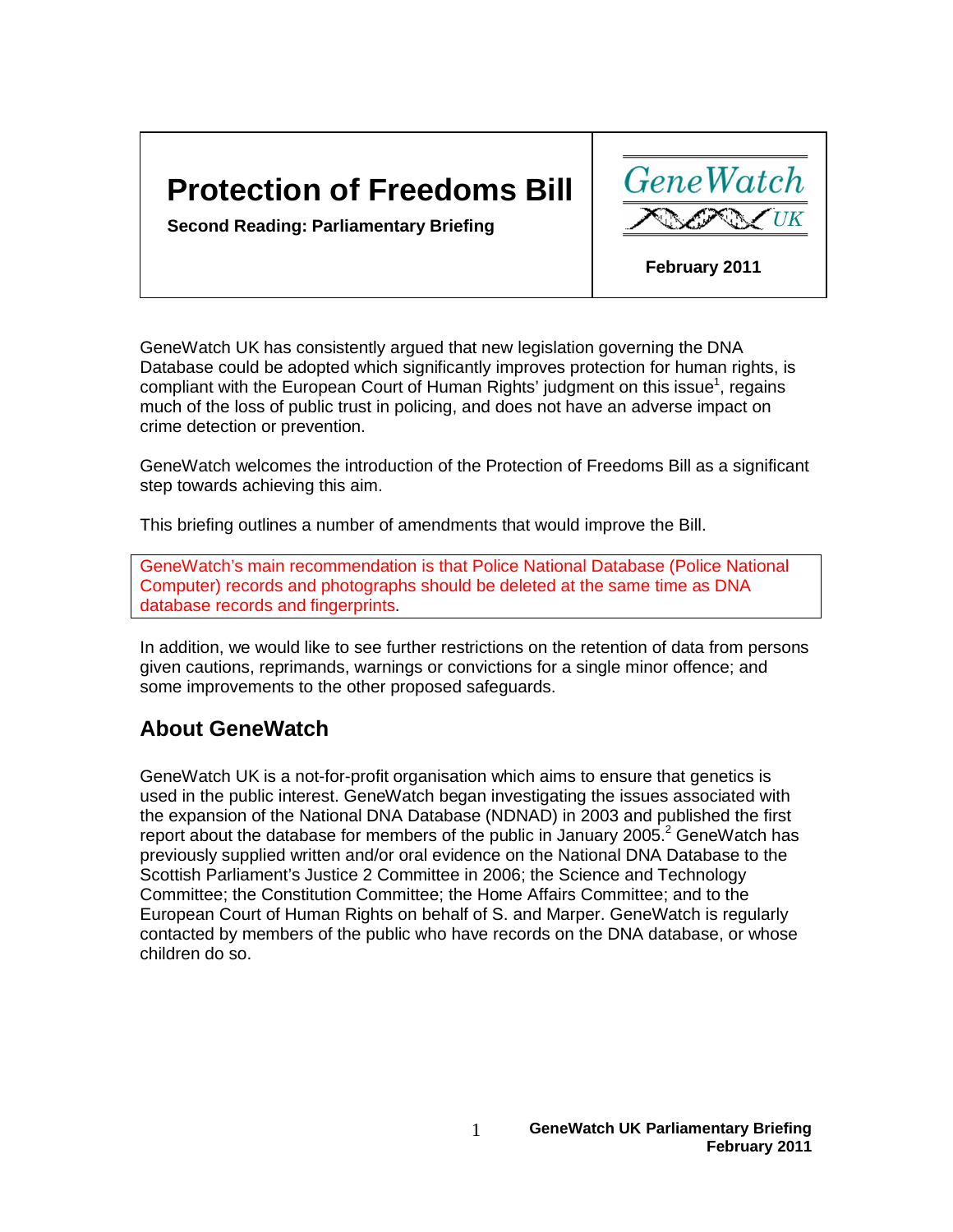## **Background**

The National DNA Database (NDNAD) was set up to contain the DNA records of convicted criminals in 1995 by Conservative Home Secretary Michael Howard. Two changes in the law, made by the Blair Government in 2001 and 2003, led to a massive expansion of the database, which now contains the records of approximately 5 million people (8% of the UK population, by far the largest proportion in the world)<sup>3</sup>. These changes in the law (amendments to PACE introduced by the Criminal Justice and Police Act 2001 and the Criminal Justice Act 2003) allowed DNA samples and records to be collected routinely from everyone arrested for any recordable offence, from the age of ten, and retained indefinitely whether or not they were charged or convicted.

The human rights concerns relate to the widening of the group of *individuals* (not crime scene samples) from whom DNA can be taken and then *retained* on the database. This is because:

- DNA can be used to track individuals or their relatives, so the Database could be misused by Governments or anyone who can infiltrate the system;
- DNA records are linked to Police National Computer records of arrest, which can be used to refuse someone a visa or a job, or lead to them being treated differently by the police;
- DNA is not foolproof, so people on the Database can be falsely implicated in a crime;
- Stored DNA samples contain additional private genetic information (e.g. healthrelated information).

Examples of people affected by the DNA database expansion include: a 12-year oldschoolboy arrested for allegedly stealing a pack of Pokemon cards<sup>4</sup>; a grandmother arrested for failing to return a football kicked into her garden<sup>5</sup>; a ten-year-old victim of bullying<sup>6</sup>; a 14-year-old girl arrested for allegedly pinging another girl's bra<sup>7</sup>; a 13-yearold who hit a police car with a snowball<sup>8</sup>; a computer techie wrongly accused of being a terrorist<sup>9</sup>; Janet Street-Porter<sup>10</sup>; comedian Mark Thomas<sup>11</sup>; and MPs Greg Hands and Damian Green.

An estimated 986,185 unconvicted persons had records on the NDNAD at 24th April 2009. A small minority of these people will be still under investigation: the remainder will have been found innocent of any crime. During 2008/09, only 283 innocent individuals were successful in getting their records deleted under the 'exceptional cases' procedure<sup>12</sup>, which requires application to the relevant Chief Constable. The procedure is widely regarded as unfair: success requires considerable persistence and knowledge of the system and is strongly influenced by police area and access to sympathetic media coverage, political support and/or expensive legal advice.

Children have been particularly affected by the expansion of the DNA database, following a significant increase in the numbers of young persons arrested following minor crimes or false accusations (such as pulling each others' hair or damaging trees or fences), due to the system of police arrest targets put in place as the database expanded.<sup>13,14,15</sup> In addition, there has been a disproportionate effect on black and ethnic minority communities, with negative impacts on trust in policing in these communities: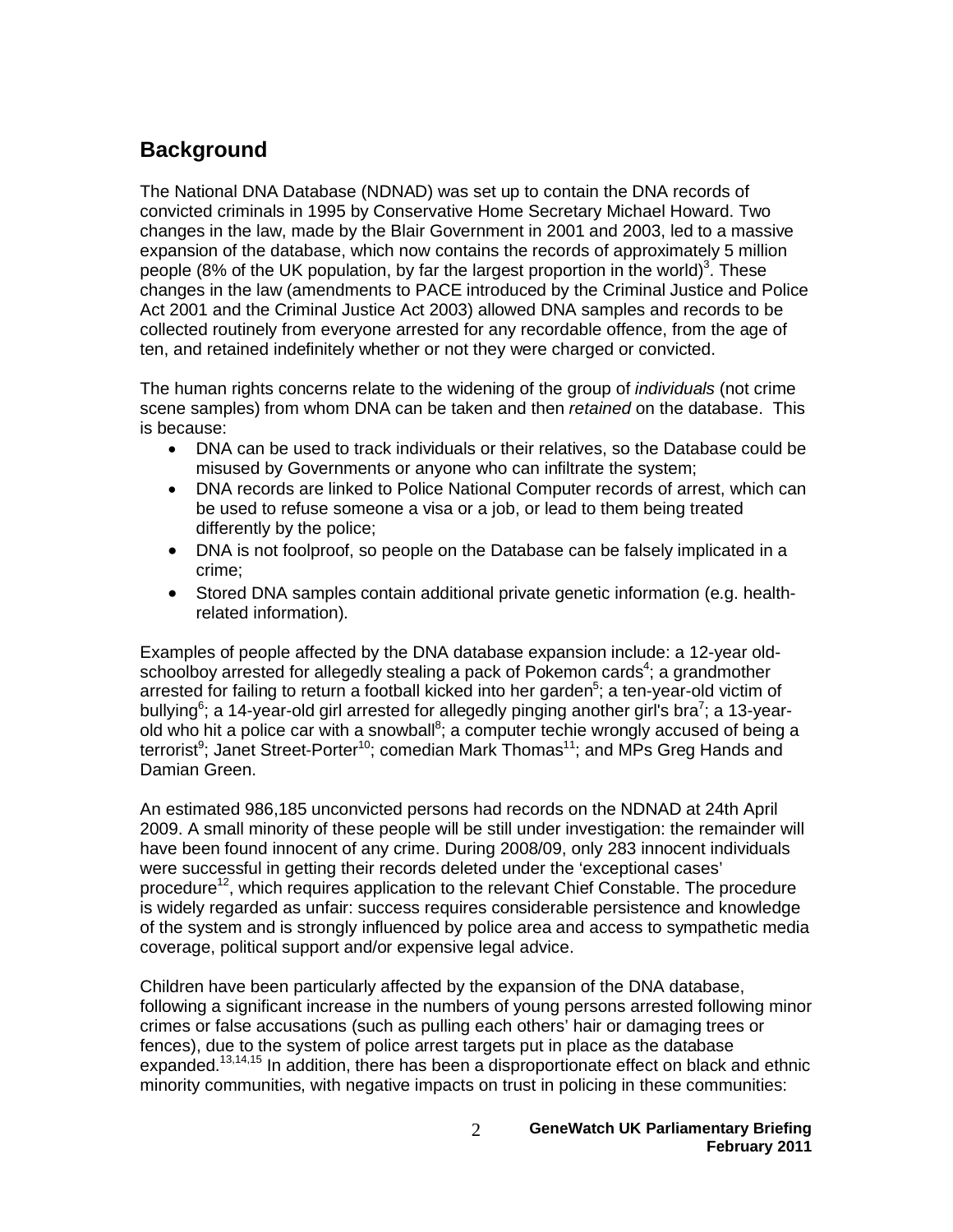estimates suggest that 37% of black men<sup>16</sup> and 77% of young black men, aged between 15 and 34, may have records on the National DNA Database.<sup>17</sup>

Further, Home Office figures highlight that the significant expansion in the size of the DNA Database has not helped to solve more crimes. Collecting DNA is often very useful during a criminal investigation, but storing DNA profiles from hundreds of thousands of innocent people has made a minimal contribution to solved crimes (especially to serious crimes). This is probably because most of these people are extremely unlikely to go on to commit the type of crimes for which DNA evidence might be relevant. A detailed analysis of the available crime detection statistics and cases is available in GeneWatch UK's January 2010 submission to the Home Affairs Committee.<sup>18</sup> More facts and figures are on the GeneWatch website.<sup>19</sup>

High profile cases involving the use of DNA (such as the Sally Ann Bowman and Ipswich murder cases) – which have often been cited in favour of the DNA database expansion would not be affected by the proposed retention policy, because records would only be deleted after an investigation is complete and searches have been made against all stored crime scene DNA profiles. Retention of an individual's DNA profile and fingerprints is only useful of they commit a future crime in which DNA evidence has been obtained from the crime scene: such cases are overwhelmingly dominated by volume crimes committed by repeat offenders.

As far as GeneWatch is aware, after ten years' retention of innocent people's DNA records, no murder cases have been identified that would not have been solved had such records been deleted from the database. Provided DNA evidence from crime scenes is analysed promptly, the handful of relevant rape cases would be captured by the temporary retention of records from persons arrested and/or charged with qualifying offences as proposed in the Bill.

Retention of individuals' DNA records also plays no role in exonerating innocent people: only the crime scene DNA needs to be retained for this purpose as an accused or wrongly convicted person carries their DNA with them at all times. Similarly, known suspects (identified through other means) do not need a record on the DNA database in order to have their DNA sample taken and their profile compared with any crime scene evidence.

Further support for restricting the size of the database is provided by the evidence which shows that the number of crimes detected using DNA is driven by the number of crime scene DNA profiles loaded to the database, not by the number of individuals' DNA profiles retained. This has been confirmed by more recent research by the RAND Corporation in the USA, which states:20 "*In assessing how DNA analysis is used to aid investigations in the U.S. system, we found that database matches are more strongly related to the number of crime-scene samples than to the number of offender profiles in the database. This suggests that "widening the net," which research indicates has only a minimal deterrent effect, might be less cost-effective than allocating more effort to samples from crime scenes. Indeed, the UK Home Office reached this same conclusion in an analysis of its National DNA Database (NDNAD) performance*".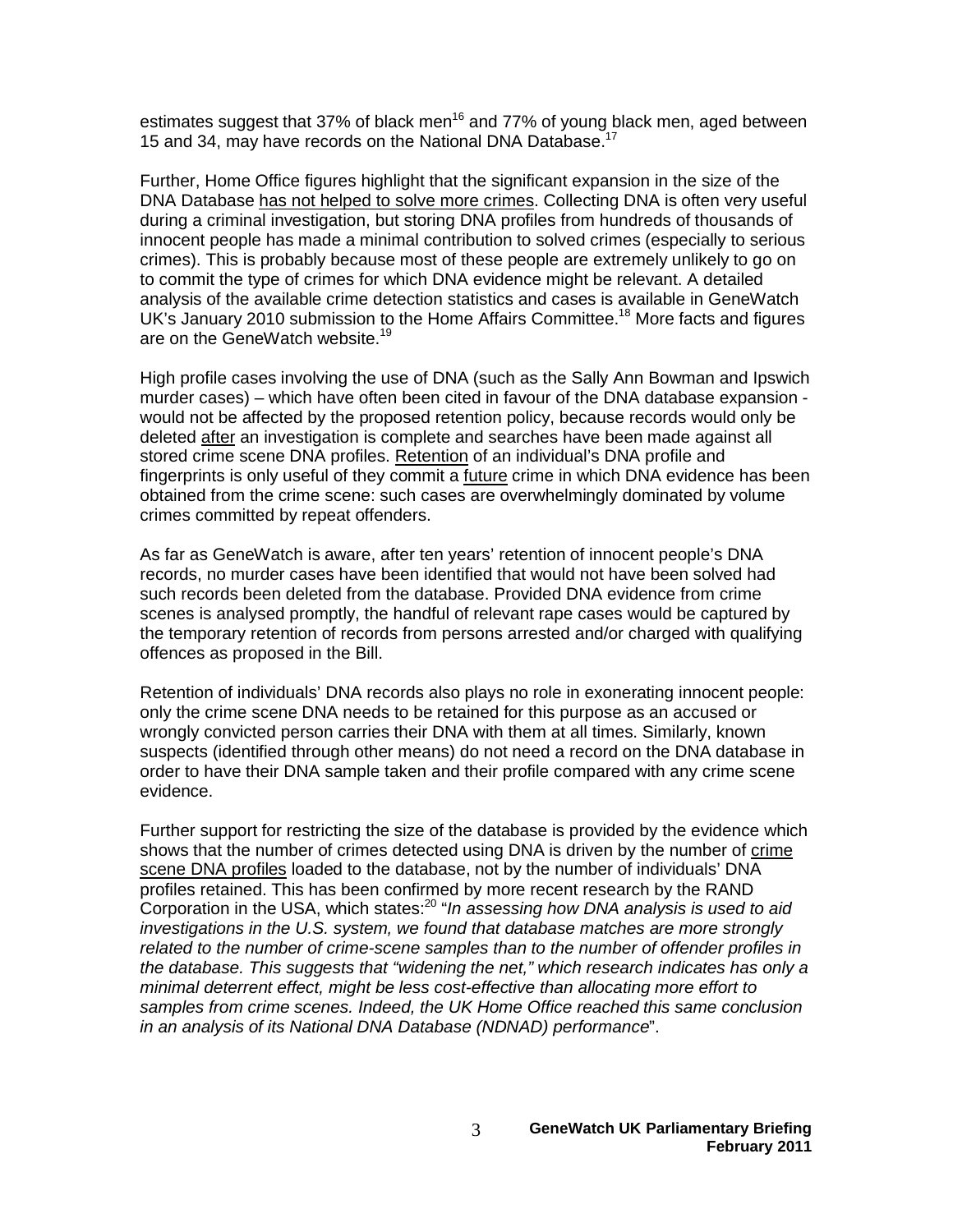### **Comments on Protection of Freedoms Bill**

### **Deletion of innocent people's DNA and fingerprint records (Clauses 1 to 4)**

GeneWatch UK welcomes these provisions which introduce an approach similar to Scottish legislation for the automatic deletion of DNA profiles and fingerprints from persons who are not convicted of any offence. As outlined above, the Bill would allow the benefits of the use of DNA and fingerprints in solving crimes to be retained whilst significantly increasing the protection of the rights of innocent people.

However, it is important to note that people's details are entered on three (not two) databases on arrest: the National DNA Database, the fingerprint database (IDENT1) and the Police National Database (PND) (formerly the Police National Computer, PNC). Photographs are often also taken.

Currently, people who make a successful application under the 'exceptional cases' procedure have all their data deleted: including their records on the PNC or PND and their photographs. Thus, clause 1 as written would leave a number of people, including persons whose arrest was unlawful, worse off than before. PNC and PND records and photographs should therefore be included in Clause 1 as "Section 63D material".

The retention of PNC and PND records to age 100 is a matter of serious concern to many innocent people and to adults and children with records in relation to minor offences. These records can be used to refuse someone a visa or a job simply because they have a record of arrest and can lead to stigma and discrimination when accessed by officers on the beat. $^{21}$  The US embassy now states that anyone who has been arrested must apply for a full visa, rather than using the visa waiver scheme. $^{22}$  Visa applicants must then pay the ACPO Criminal Records Office (ACRO) to release their record to the US embassy as part of the expensive and time consuming application process.<sup>23</sup> This has major implications for a large proportion of the population who may no longer be able to travel freely simply because they have been arrested. An estimated 25% of adult men and 7% of women have been arrested at least once. $^{24}$ 

Innocent people's police records used to be removed after 42 days: those with cautions after 5 years; and those with single convictions for minor offences after ten. $^{25}$  By 2006, these guidelines had been abandoned in favour of retention of all PNC records, from everyone arrested for any recordable offence, to age  $100<sup>26</sup>$  The change was made as a matter of ACPO policy and never debated by parliament. The justification provided at the time was that the police needed to retain PNC records to see whether or not they had already taken a DNA sample from an arrested individual, and to help them track an individual down in the event of a DNA match. $27$  This no longer applies if new legislation requires a person's record on the DNA database to be deleted.

#### **Restrictions on retention of records from persons convicted of a single minor offence (Clause 7)**

GeneWatch UK welcomes the inclusion of provisions to set time limits on the retention of DNA database and fingerprint records from children convicted of a single minor offence. However, it is again important that PNC and PND records should also be deleted.

Further, this provision should be extended to adults convicted of a minor offence but with a ten year rather than 5 year retention time. Home Office data suggests that the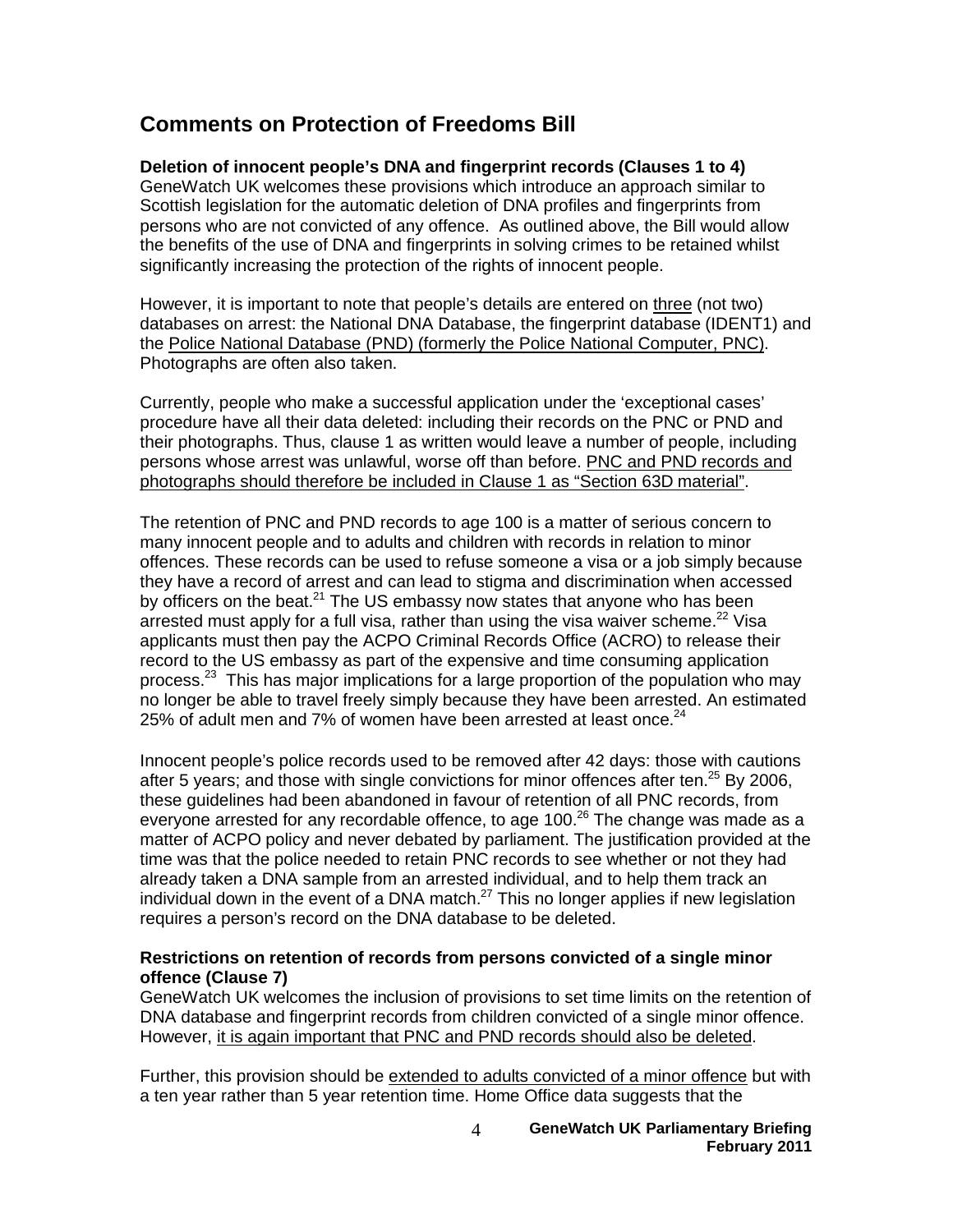likelihood of re-offending falls rapidly with time and is less than the male peak offending rate five years after an offence.<sup>28</sup> There is therefore no justification for retaining data from persons convicted of a single minor offence for longer than ten years.

#### **Reprimands, warnings and cautions (Clause 18)**

The system of reprimands and warnings was set up specifically to avoid children entering the criminal justice system unnecessarily, recognising extensive evidence that labeling children as criminal at a young age can be counter-productive.<sup>29</sup> A reprimand or final warning is not a finding of guilt in law, and they can be administered without the consent of the child or their parent. It is therefore surprising that the Bill allows children with more than one warning or reprimand to have their records retained for life.

When the DNA database was first set up, records were supposed to be deleted at the same time as Police National Computer Records: typically after 5 years for cautions or ten years for a conviction for a single minor offence. Failure to delete DNA database records for cautions in many cases was a result of administrative failure rather than a decision that indefinite retention of such data is necessary or proportionate.

The definition of "Persons convicted of an offence" in Clause 18 should therefore exclude persons given cautions, reprimand and warnings. Instead a 2-year retention time should be adopted for reprimands and warnings and a 5-year retention time for cautions (consistent with the ACPO guidelines in place until 2005). Time limits should be applied consistently to DNA profiles, fingerprints and PNC and PND records and photographs.

#### **Destruction of DNA samples (Clause 14)**

GeneWatch strongly welcomes the provision to destroy all DNA samples once the computerised DNA profiles (a string of numbers based on parts of the DNA) have been obtained from them. The storage of large numbers of DNA samples in commercial laboratories has raised significant privacy concerns and storage creates unnecessary costs (approximately £1 per sample per year). Only the DNA profiles – not the samples are needed for identification purposes. This provision is consistent with past recommendations by the Human Genetics Commission and a similar safeguard has already been implemented by a number of other countries (e.g. Germany, Belgium, Switzerland).

#### **National security (Clause 9 and Schedule 1)**

GeneWatch UK welcomes the inclusion of provisions to delete the records of innocent persons whose DNA has been collected at ports and borders or by the security services (Schedule 1). The introduction of a mechanism for oversight of national security determinations by a Commissioner is also welcome. However, it is unclear why the provision to allow potentially indefinite retention of biometric data on national security grounds (subject to two-yearly renewals) has been applied to data collected from persons other than terrorist suspects, including persons arrested at any age for any recordable offence and those wrongfully arrested. In GeneWatch's view the application of this power should be restricted to terrorist suspects.

#### **Destruction of copies (Clause 13)**

The Bill requires any copies of DNA profiles or fingerprints held by the police to be destroyed but it does not include copies held by other agencies e.g. the security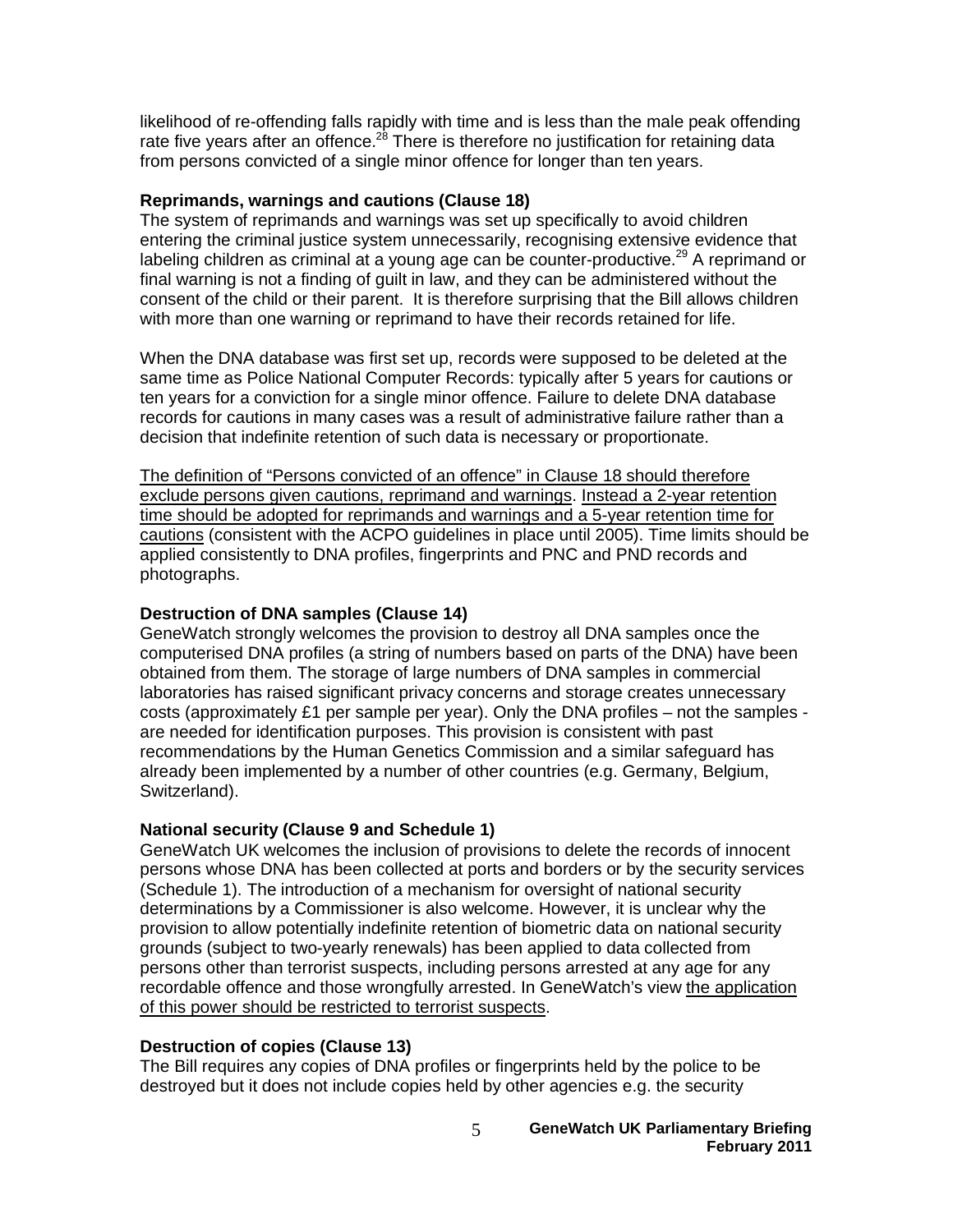agencies and UK Border Agency. Copies held by these agencies should also be destroyed.

#### **Use of retained material (Clause 16)**

The listed uses of retained material includes at 63S(1)(d) "*for purposes related to the identification of a deceased person or of the person to whom the material relates*".

Use of retained DNA profiles and fingerprints for identification of a living person outside the context of criminal or terrorist investigations has been an allowed use under PACE only since the Counter Terrorism Act 2008 (Clause 14 (5)). Use of the DNA and fingerprint databases for identification purposes was first proposed by the previous government when it sought (unsuccessfully) to expand the routine collection of biometrics to all persons arrested for non-recordable offences, such as dropping litter and parking fines, and to allow individuals to be held for four hours in Short Term Holding Facilities (STHF) in shopping centres whilst their identity was verified using their DNA and fingerprints.<sup>30</sup>

In its evidence to the European Court the Home Office stated (correctly, at the time, excepting inadvertent disclosures) that an individual's identity would only be revealed if there was match between a crime scene DNA profile and an individuals' DNA profile. The extension of uses to identification of a person is a significant change of use in this respect. It allows the use of DNA to track any individual with a record on the database (for example, by examining DNA left on a beer glass or coffee cup) in any circumstance (for example, allowing the police or secret services to identify whether or not someone has attended a political meeting, rather than a crime scene). Such uses would raise significant human rights concerns in any authoritarian state, due to the potential for tracking dissidents or political opponents (and potentially also relatives, using familial searches of the DNA database).

GeneWatch UK therefore recommends that the use of the DNA database and fingerprint database for "*identification … of the person to whom the material relates*" should be restricted to identification of specific persons on UK police or Interpol wanted lists.

**Commissioner for the Retention and Use of Biometric Material (Clauses 20 to 22)** GeneWatch UK welcomes the inclusion of the oversight powers to be exercised by the proposed Commissioner for the Retention and Use of Biometric Material. However, we support calls made by a number of other organisations to streamline the system, clarify responsibilities, improve communications and cut costs by creating a single Privacy Commissioner to fulfil the assorted roles and responsibilities proposed or already undertaken by the Biometrics Commissioner, the CCTV Commissioner, the Interception of Communications Commissioner, the Office of Surveillance Commissioners and the data protection aspects of the Information Commissioner's Office.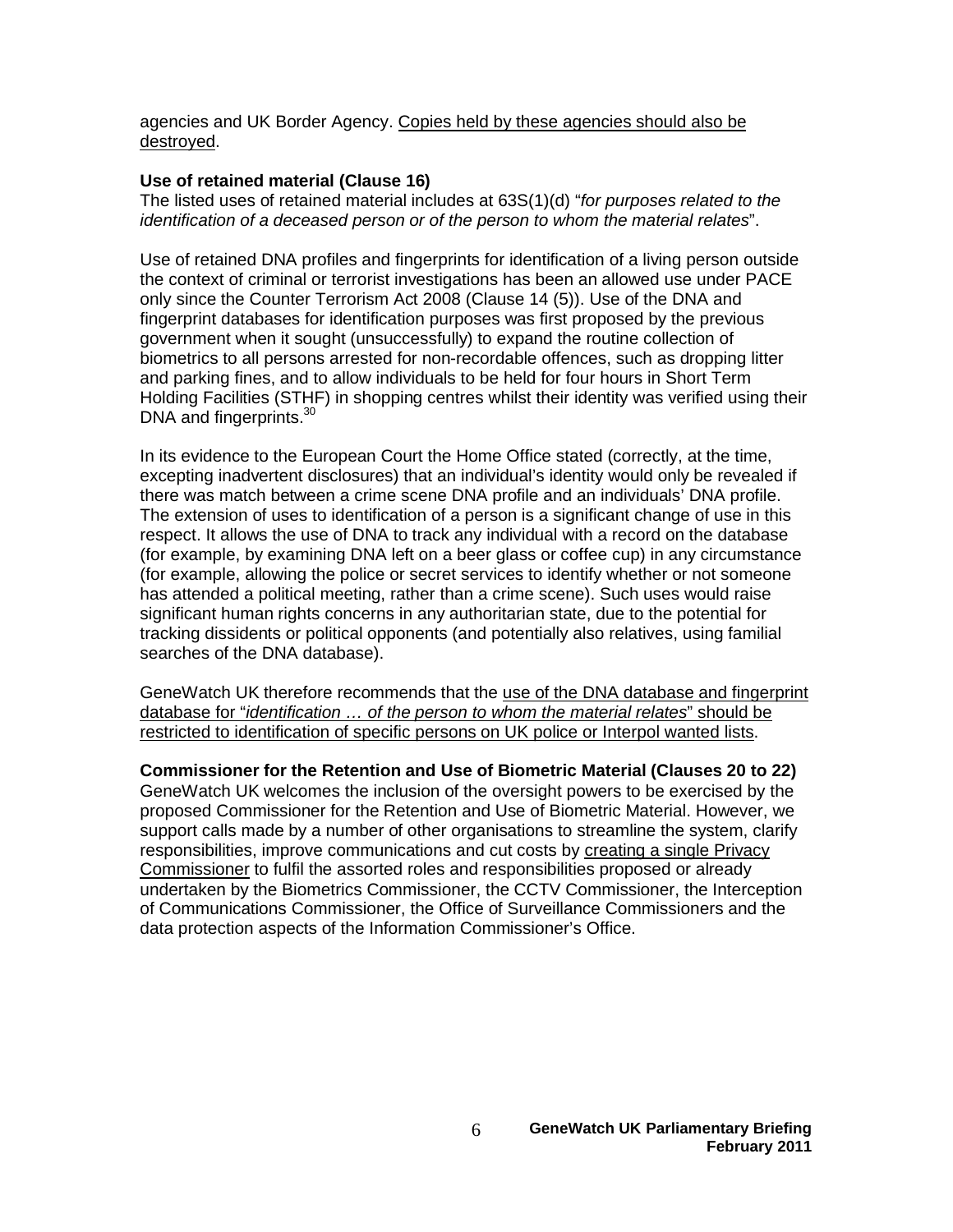### **Summary of recommendations**

GeneWatch strongly welcomes the destruction of DNA samples and the provisions to delete DNA database and fingerprint records from innocent people and from children convicted of a single minor offence. However, Police National Computer (Police National Database) records and photographs should also be deleted if innocent people are not to be in a worse situation than those individuals who are currently successful under the 'exceptional cases' procedure.

GeneWatch recommends amendments to the following clauses:

Clause 1: "Section 63D material" should also include records stored on the Police National Computer and Police National Database, and photographs.

Clause 7: A new clause should be introduced replicating Clause 7 for adults convicted of a single minor offence, but with a longer retention time (ten years instead of five). Clause 9: The power to retain data on national security grounds should be restricted to

terrorist suspects.

Clause 13: Copies of material held by other agencies e.g. the security agencies and UK Border Agency should also be destroyed.

Clause 16: The use of the DNA database and fingerprint database for "*identification … of the person from whom the material came*" should be restricted to identification of specific persons on UK police or Interpol wanted lists.

Clause 18: "Persons convicted of an offence" should exclude persons given cautions, reprimand and warnings. Instead, new clauses should be introduced to set a 2-year retention time for reprimands and warnings and a 5-year retention time for cautions. Clauses 20-22: The multiple existing and proposed commissioners should be replaced by a single Privacy Commissioner.

> **GeneWatch UK,** 60 Lightwood Road, Buxton, Derbyshire, SK17 7BB Phone: 01298 24300

Email: mail@genewatch.org Website: www.genewatch.org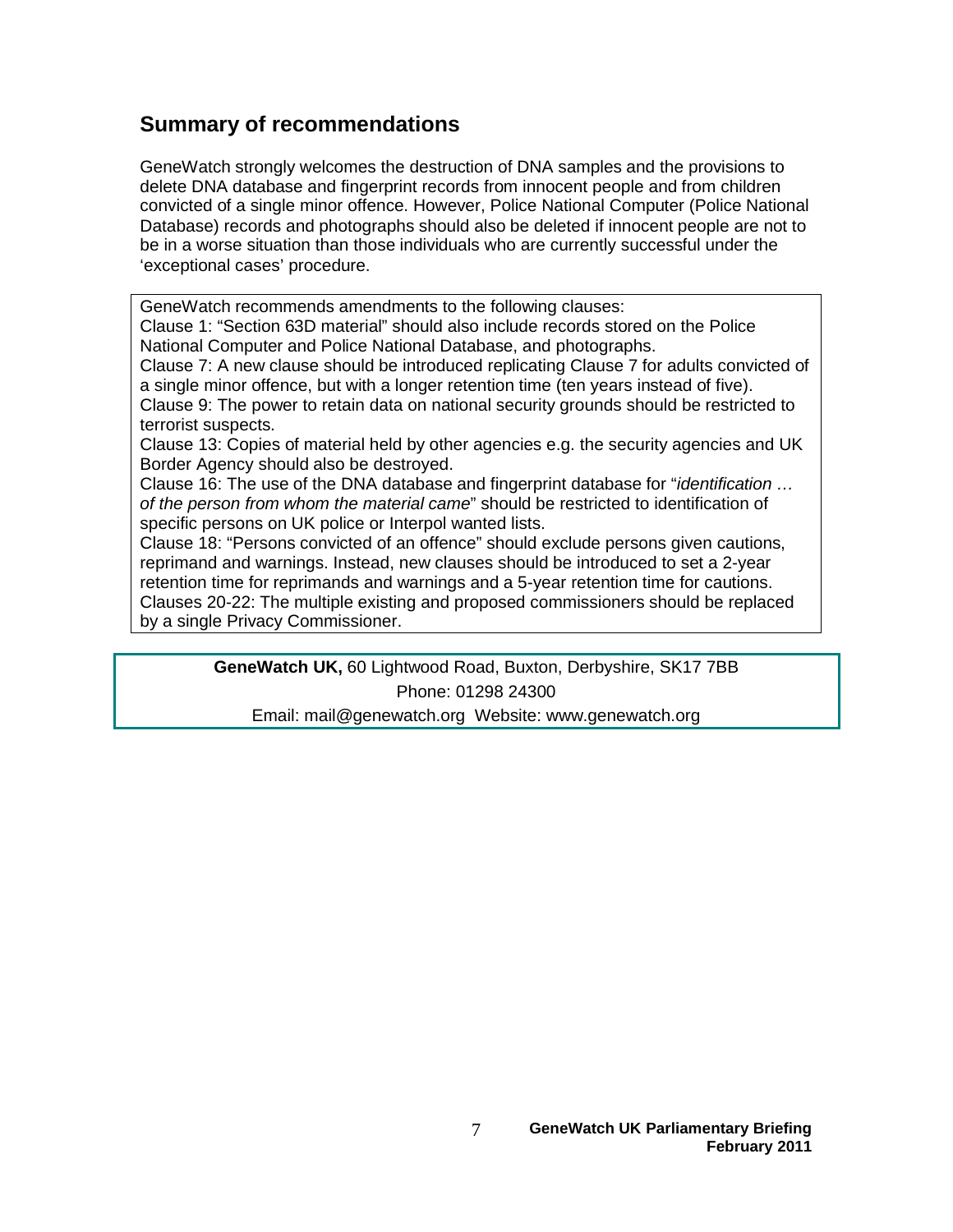#### **References**

 $\overline{a}$ 

http://cmiskp.echr.coe.int/tkp197/view.asp?action=html&documentId=843941&portal=hbkm&sour ce=externalbydocnumber&table=F69A27FD8FB86142BF01C1166DEA398649

 $2^2$  GeneWatch UK (2005) The police National DNA Database: Balancing crime detection, human rights and privacy. GeneWatch UK. January 2005.

http://www.genewatch.org/HumanGen/Publications/Reports/NationalDNADatabase.pdf<br><sup>3</sup> NPIA statistics. On: http://www.npia.police.uk/en/13338.htm

 $3$  From schoolboy squabble to DNA database in one easy step - if you're black. The Times. 24<sup>th</sup> November 2009. http://www.timesonline.co.uk/tol/news/uk/crime/article6929014.ece

 $5$  Grandmother arrested for stealing football 'for revenge'. The Daily Mail.  $5<sup>th</sup>$  October 2006. http://www.dailymail.co.uk/news/article-408819/Grandmother-arrested-stealing-footballrevenge.html

 $6$  Fingerprinted and checked for DNA...the ten-year-old 'bullying victim'. The Evening Standard. 11th September 2009. http://www.thisislondon.co.uk/news/article-23366449-fingerprinted-andchecked-for-dnathe-ten-year-old-bullying-victim.do

Arrested and DNA tested - for jokingly pinging a bra. The Daily Mail. 28<sup>th</sup> July 2006.

http://www.dailymail.co.uk/news/article-398002/Arrested-DNA-tested--jokingly-pinging-bra.html  $8$  A simple prank by a 13-year-old. Now her genetic records are on the National DNA Database for ever

New Statesman. 25<sup>th</sup> April 2005. http://www.newstatesman.com/200504250026<br><sup>9</sup> Innocent 'terror techie' purges DNA records

The Register. 17<sup>th</sup> September 2007. http://www.theregister.co.uk/2007/09/17/dna\_purge/<br><sup>10</sup> Janet Street-Porter: I'm innocent. So the police have no right to keep my DNA on file. The Independent. 31<sup>st</sup> July 2008. http://www.independent.co.uk/opinion/columnists/janet-streetporter/janet-streetporter-im-innocent-so-the-police-have-no-right-to-keep-my-dna-on-file-

881272.html

 $11$  How I got my genes deleted. The Guardian.  $19<sup>th</sup>$  March 2009.

http://www.guardian.co.uk/commentisfree/2009/mar/19/dna-database-comment

<sup>12</sup> NDNAD Annual Report 2007 – 2009. http://www.npia.police.uk/en/14395.htm<br><sup>13</sup> http://www.guardian.co.uk/commentisfree/2007/feb/19/comment.politics3<br><sup>14</sup> Hoggart S (2008) Targeting the young. The Guardian. 1<sup>st</sup> March 2

http://www.guardian.co.uk/politics/2008/mar/01/1

<sup>15</sup> Wasting Police Time. BBC Panorama. 16<sup>th</sup> September 2007.

http://news.bbc.co.uk/1/hi/programmes/panorama/6948201.stm

 $16$  Randerson J (2006) DNA of 37% of black men held by police. The Guardian.  $5<sup>th</sup>$  January 2006. http://www.guardian.co.uk/world/2006/jan/05/race.ukcrime

<sup>17</sup> Leapman B (2006) Three in four young black men on the DNA Database. The Telegraph.  $5<sup>th</sup>$ November 2006. http://www.telegraph.co.uk/news/uknews/1533295/Three-in-four-young-blackmen-on-the-DNA-database.html

<sup>18</sup> GeneWatch UK. National DNA Database: Submission to the Home Affairs Committee. January 2010.

http://www.genewatch.org/uploads/f03c6d66a9b354535738483c1c3d49e4/GWsub\_Jan10.doc<br><sup>19</sup> National DNA Database: Facts and Figures. On: http://www.genewatch.org/sub-539481

<sup>20</sup> Goulka J, Matthies C, Disley E, Steinberg P (2010) Toward a Comparison of DNA Profiling and Databases in the United States and England. RAND Center on Quality Policing. Technical Report. http://www.rand.org/pubs/technical\_reports/TR918.html

 $21$  Doward J (2009) Names of innocent people will stay on police database. The Observer. 20<sup>th</sup> December 2009. http://www.guardian.co.uk/politics/2009/dec/20/dna-police-database-rights

<sup>22</sup> Under United States visa law people who have been arrested at anytime are not eligible to travel visa free under the Visa Waiver Program (VWP); they are required to apply for visas before

 $1$  Case of S. And Marper v. The United Kingdom. Jusgment  $4<sup>th</sup>$  December 2008. Grand Chamber, European Court of Human Rights, Strasbourg.